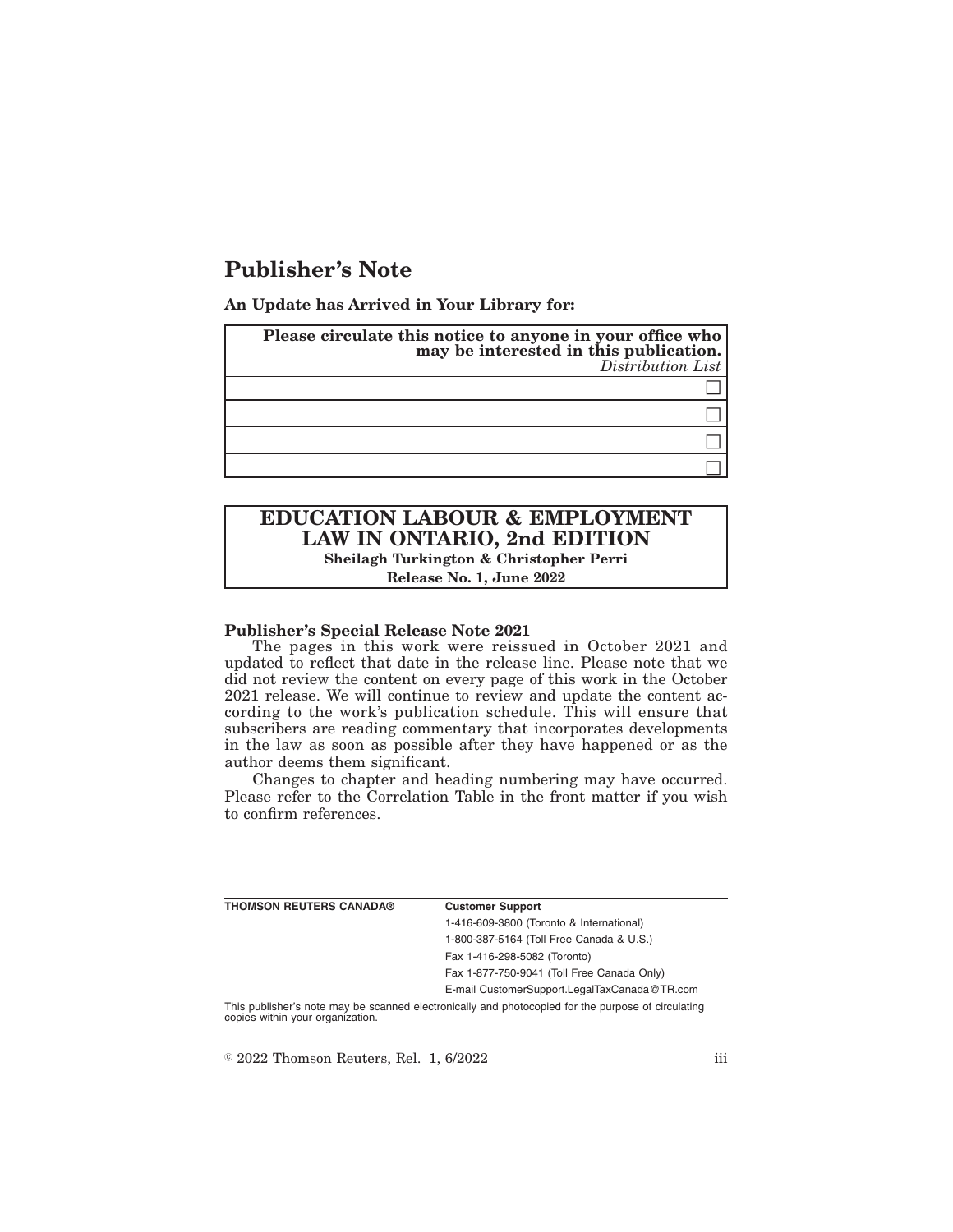Education Labour and Employment Law in Ontario, Second Edition delivers comprehensive coverage of the latest developments in the law, policies and practices governing teacher employment and jobs. From the collective bargaining rights of teachers in public education, to special issues concerning Roman Catholic separate school boards, this substantive resource gives you a clear perspective on the complex issues that matter most to educators. Drawing on statute and case law, it provides you with information on teacher qualifications, the working year and day for teachers, job security issues, discipline and discharge, salaries, benefits and pensions, class size, occasional teachers, public school administrators, and the Ontario College of Teachers, as well as information on teaching in the public sector, separate schools, community colleges, private schools and universities.

## **What's New in this Update:**

This release includes updates to the case law and commentary in Chapters 1 (Introduction), 2 (What is Teaching?), 4 (Hours of Work: The Working Year and Working Day for Teachers), 6 (Lay off and Other Job Security Issues), 7 (Other Terms and Conditions of Employment), 8 (Workplace Human Rights and Privacy Issues), 9 (Discipline and Discharge), 10 (Designated Early Childhood Educators), 13 (Denominational Rights) and 14 (Ontario College of Teachers).

#### **Highlights:**

- $\bullet$  HOURS OF WORK: THE WORKING YEAR AND WORK-**ING DAY FOR TEACHERS — PREPARATION TIME —** In *Hamilton-Wentworth District School Board v. Elementary Teachers' Federation of Ontario (Inclement weather days and preparation time payback)*, 2022 CarswellOnt 1128 (Knopf), an arbitrator allowed a grievance against the school board's rescheduling of previously lost preparation time during snow days when schools were closed. Notwithstanding that inclement weather days were considered instructional days under the *Education Act*, preparation time could not be rescheduled on such days. To allow that would be to defeat the purpose of preparation time, being to relieve teachers of instructional responsibilities during days when instruction is being carried out.
- E **WORKPLACE HUMAN RIGHTS AND PRIVACY ISSUES — DISCLOSURE OF MEDICAL INFORMATION —** In *Toronto Catholic District School Board and OECTA (TE-CHT)*, 2022 CarswellOnt 2428 (Ont. Arb.), the grievor had been absent from work on several occasions before being cleared to return only either not to do so, or to return only briefly before going off again. An arbitrator denied a griev-